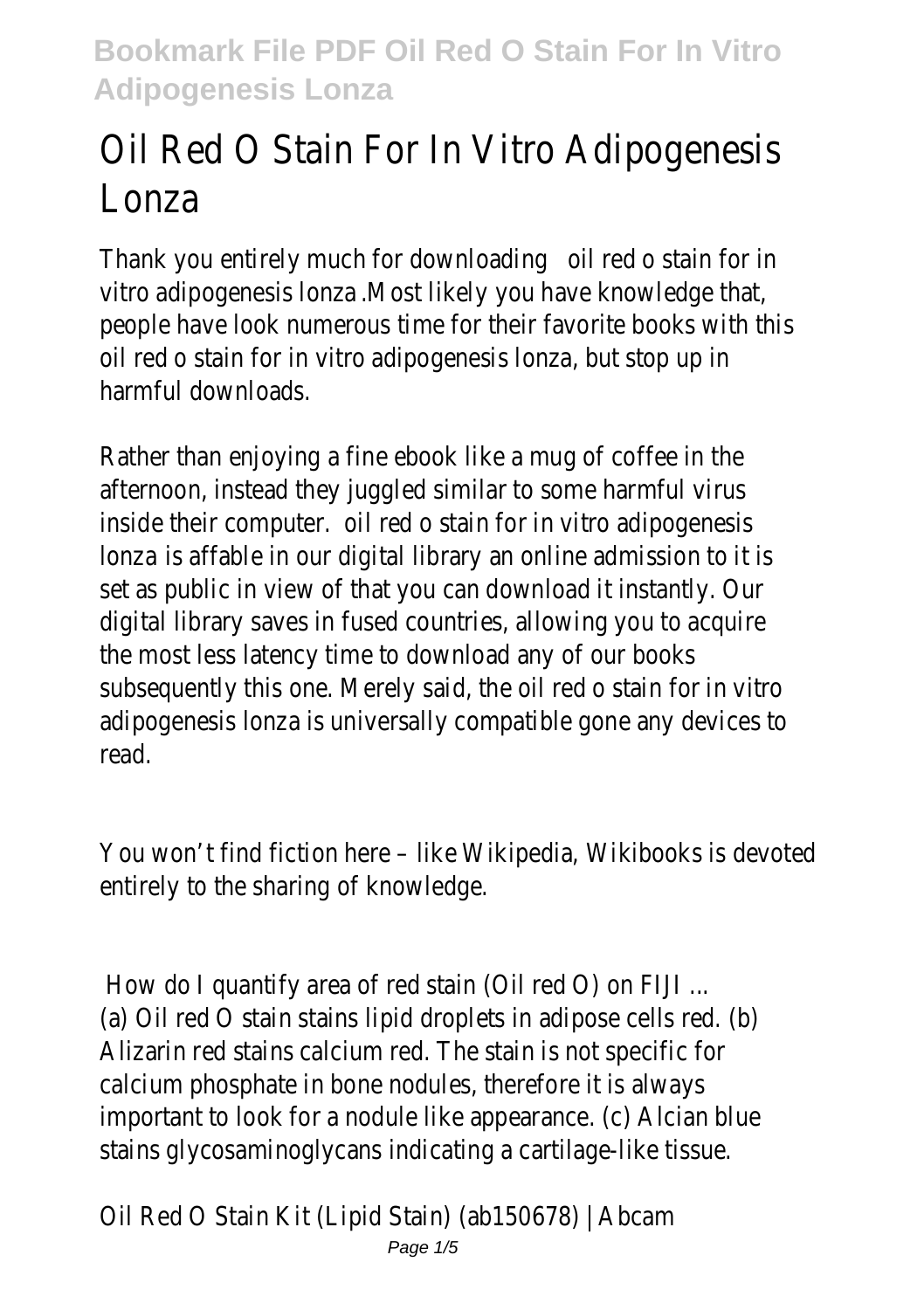Goal:This document aims to standardize the protocol for the staining of lipid droplets with Oil Red O (ORO), and subsequent observation using fluorescence microscopy.The technique...

Oil Red O Staining Protocol - IHC WORLD, LLC Kit stains for fat cells and neutral fats in 10 minutes. Kit consists of Propylene Glycol, Oil Red O, Modified Mayer's Hematoxylin.

Oil red o stain for in vitro adipogenesis

Quantification of Oil Red O staining Quantification of Oil Red O staining in preadipocytes and adipocytes. Cells were grown in a 24 well plate, stain was extracted in 250 l isopropanol and 200 l was used to measure Oil Red O stain in a 96 well plate reader at 492 nm. Assay was performed according to the kit protocol.

Oil Red O Stain For

Oil Red O (Solvent Red 27, Sudan Red 5B, C.I. 26125, C 26 H 24 N 4 O) is a lysochrome (fat-soluble dye) diazo dye used for staining of neutral triglycerides and lipids on frozen sections and some lipoproteins on paraffin sections. It has the appearance of a red powder with an absorbance maxima at 518 nanometers.

Lipid (Oil Red O) Staining Kit (MAK194) - Technical Bulletin Providing Oil Red O Stain Kit (For Fat) - ORK-2 ( Histology, Special Stains)

Oil Red O certified by the Biological Stain Commission ... What Does Oil Red O Stain? Oil Red O ('ORO') is used to demonstrate the presence of fat or lipids in fresh, frozen tissue sections. Introduced by French in 1926, ORO is a fat-soluble diazo dye, and is classified as one of the Sudan dyes which have been in use since the late 1800s.. Like most stains used to detect lipids, ORO isn't a true special stain, since it can't form bonds Page 2/5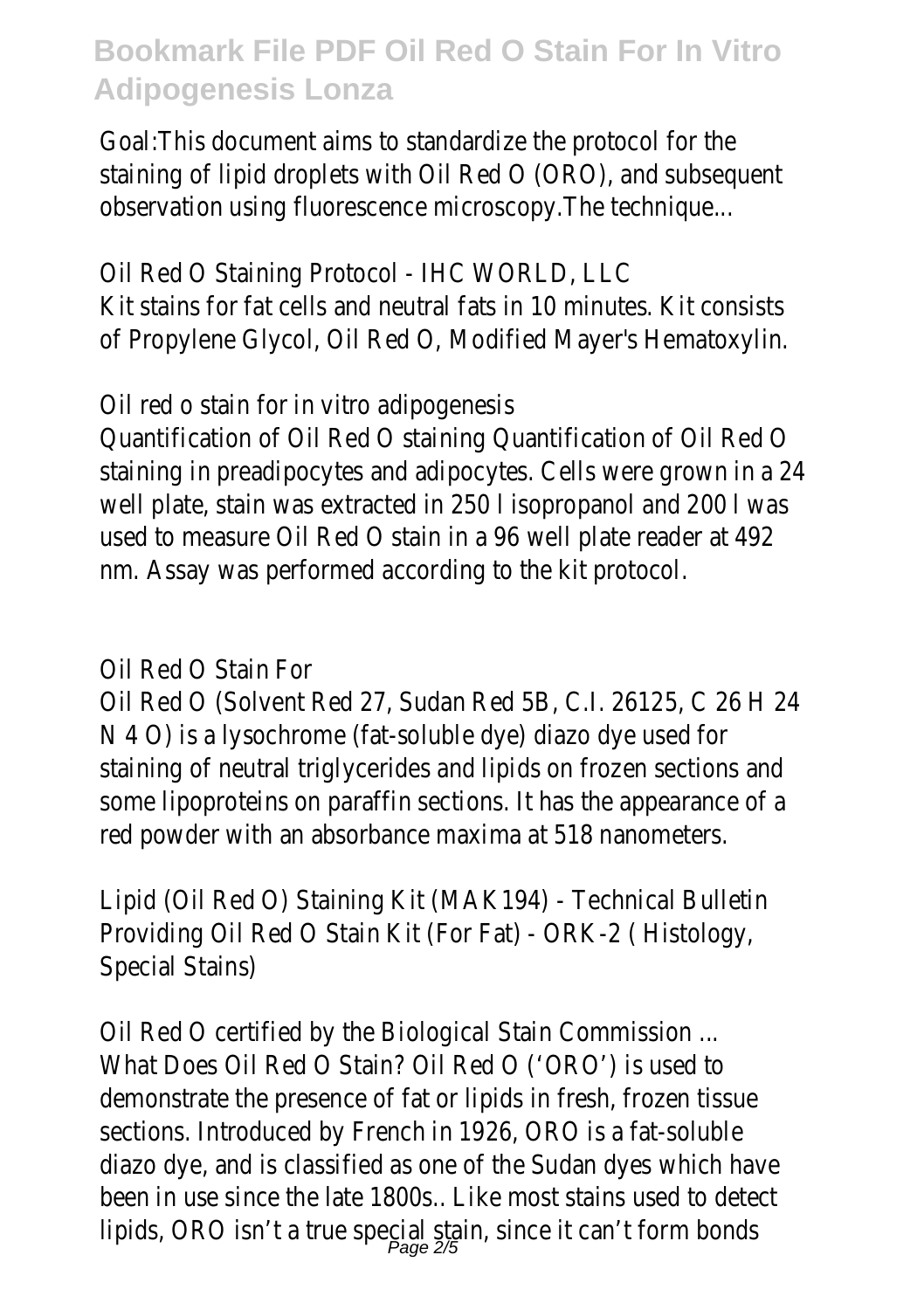with ...

Oil Red O - an overview | ScienceDirect Topics Fat Stain Oil Red O; Oil Red O staining; Special Stain, Oil Red O. Feedback . Feedback. I want to provide feedback regarding. Comment. First Name. Last Name. Email. Client ID. Leave this field blank. Specimen. Details. Clinical. ARUP Consult. 500 Chipeta Way Salt Lake City, UT 84108. 1-800-522-2787 Email . Test ...

#### Oil Red O - Wikipedia

Oil Red O is a lysochrome. It is used to stain and visualise general localization of fats. Oil Red O stains lipid materials and the lipids take red-orange color. It also marks vacuoles, particularly observed in ALL-L3 (acute lymphoblastic leukemia) or Burkitt's lymphoma/leukemia.

Oil Red O Staining for Cultured Cells - BRIC

Oil Red O (Lipid Stain) kit is intended for use in the histological visualization of fat cells and neutral fat. This kit may be used ONLY on frozen tissue sections, fresh smears, or touch preps. If you prefer to prepare your own Oil Red O solution, we recommend our solid Oil Red O stain ab146295.

Lipid (Oil Red O) Staining Kit - BioVision Oil Red O, biological stain ACC# 97023 Section 1 - Chemical Product and Company Identification: MSDS Name: Oil Red O, biological stain Catalog Numbers: AC189400000, AC189400250 ... OSHA Vacated PELs: Oil red O: No OSHA Vacated PELs are listed for this chemical

Oil Red O Stain Kit (For Fat) - ORK-2 (641) ( Histology ... The last protocol I have tried is the following one: fix in formol 10% for ten minutes, then put in 100% propylene glycol for 5 Page 3/5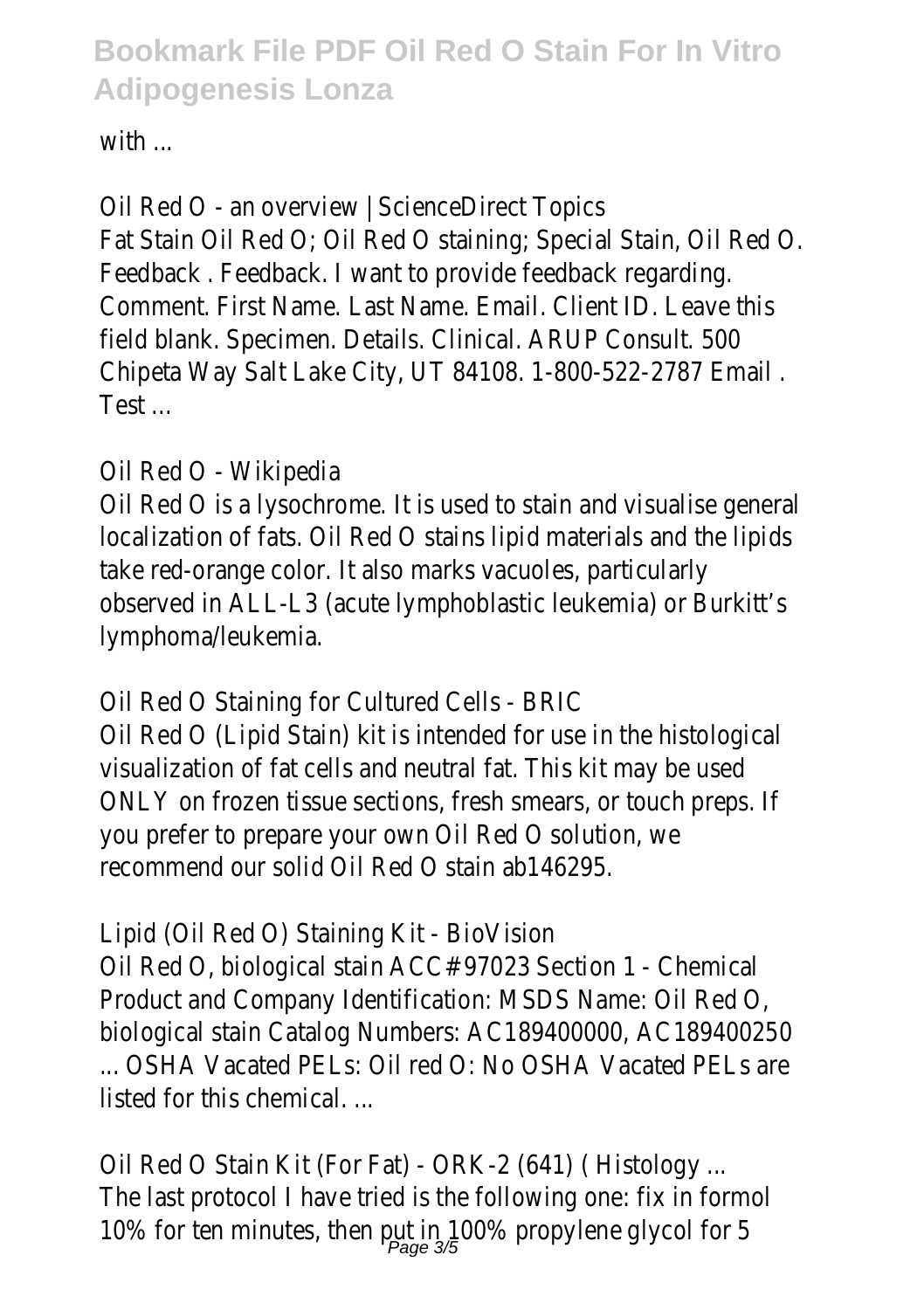minutes, stain with oil red O 1,8% in isopropanol ( dilution from ...

Procedures for the staining of lipid droplets with Oil Red O Methods for staining tissues with Oil Red O and hematoxylineosin are classical histological techniques that are widely used to quantify atherosclerotic burden in mouse tissues because of their ease of use, reliability, and the large amount of information they provide. These stains can provide quant …

Oil Red O and Hematoxylin and Eosin Staining for ...

Preparing oil red o stain • Prepare the stock solution by weighing out 300 mg of oil red o powder and adding this to 100 ml of 99% isopropanol. This solution is stable for one year from the date on which it is prepared. • In the fume hood, mix 3 parts (30 ml) of oil red o stock solution with 2 parts (20 ml) deionized water and

Don't See Red! Use Oil Red O- A Histological Stain For ... Oil red O stock stain oil red O (CI 26125) 0.5 g isopropanol 100.0 ml Dissolve the dye in the isopropanol, using the very gentle heat of a water bath. This is the stock stain. CARE - fire hazard . 2. Oil Red O working solution

Special Stain, Oil Red O | ARUP Lab Test Directory Extract Oil Red O stain with 100% isopropanol for 5 min. with gentle rocking. It is recommended to use at least 24-well plate, as smaller wells will give lower signal. Extract with 50% normal volume (e.g. for 24-well plate, use 250 µl per well) and use 80% of extraction volume to measure.

Material Safety Data Sheet - Fisher Scientific Oil Red O Solution: Oil red O 0.7 gm Propylene glycol 100.0 ml Dissolve oil red O in propylene glycol, slowly, while stirring. Heat to 100°C, but not over 110°C, for a few minutes, stirring<br>Page 4/5